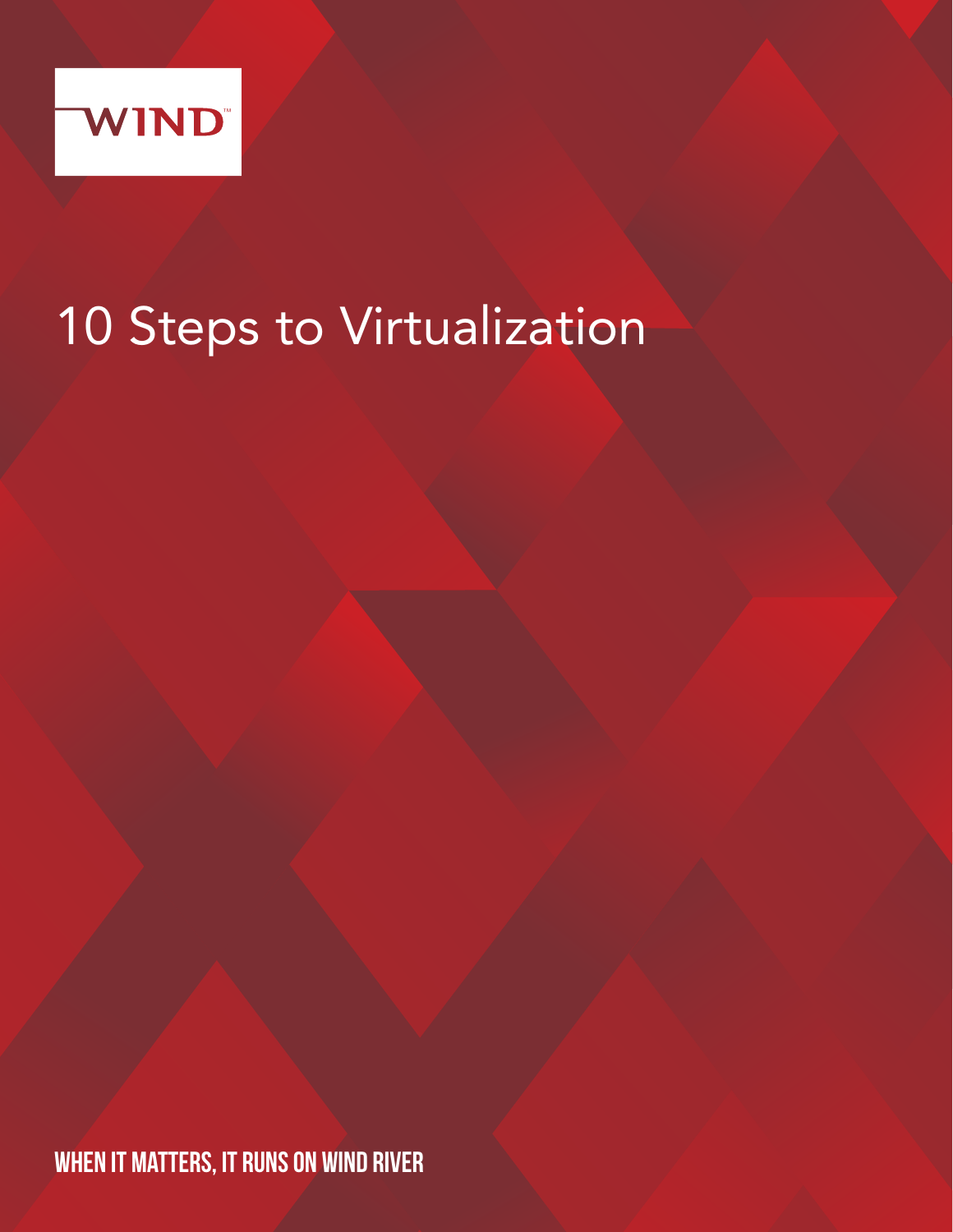#### EXECUTIVE SUMMARY

Virtualization—the creation of multiple virtual machines (VMs) on a single piece of hardware, where each VM emulates an actual computer so that each VM can execute a different operating system—has gained significant momentum in recent years. Enterprises have discovered that virtualization can help reduce costs by making more efficient use of hardware and computing resources. It can often deliver advantages in the areas of performance, flexibility, and time-to-market as well.

For developers of embedded systems, virtualization brings new capabilities and possibilities. It allows system architects to use multiple operating systems to design their devices, combining the best of all words. An embedded system, for example, could use Microsoft® Windows® for the human–machine interface (HMI), VxWorks® for real-time behavior, and Linux for the connection into the cloud. Each operating system runs on a different set of cores and has its own devices. Virtualization allows the system architect to design without compromise.

Focusing on embedded virtualization through VxWorks, this paper discusses how to use virtualization to design an embedded system, considerations for the system architect, and the steps required to design a great new device.

#### TABLE OF CONTENTS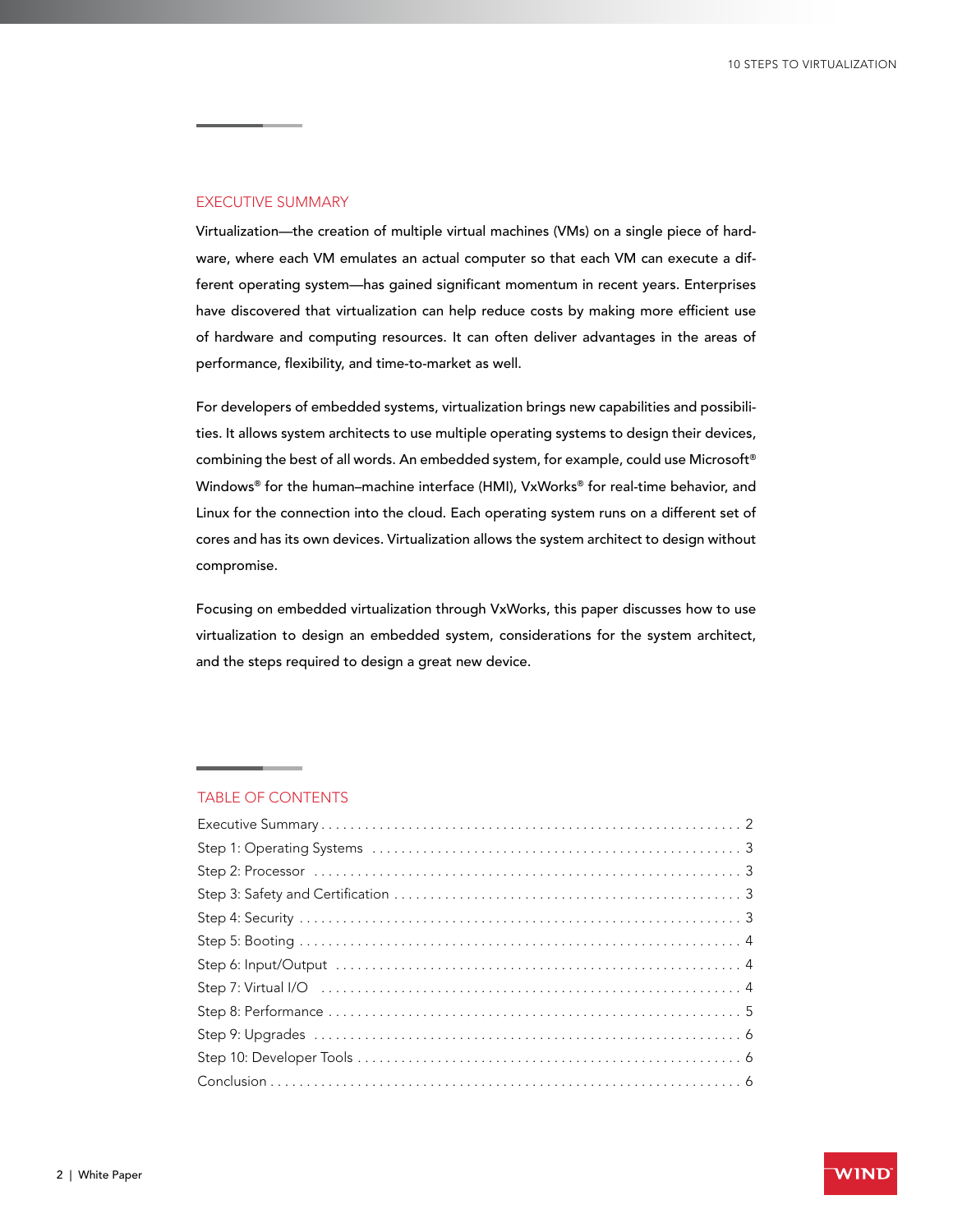## STEP 1: OPERATING SYSTEMS

Which operating systems should be used to best design a system? It depends on your goals. If networking is important, Linux has the open source advantage of being able to quickly reuse middleware and applications.

Are graphics important, especially in an HMI? Does the end customer want to run existing applications on the device? If so, Windows is a logical choice.

If you need real-time capabilities, low, microsecond (or even submicrosecond) response times, and determinism in the execution logic, a real-time operating system (RTOS) such as VxWorks is the answer.

Each operating system added will run in its own dedicated VM and will need resources: cores, memory, and devices. The amount of resources depends on the amount of processing required of each operating system.

Virtualization is achieved with a hypervisor used to build and run VMs. An operating system does not need to be modified to run on top of a hypervisor. It may, however, need additional device drivers (as described under Step 7: Virtual I/O).

## STEP 2: PROCESSOR

Processors are crucial to support efficient virtualization. Modern processors provide hardware support for virtualization, a special privilege level that gives the hypervisor (the core component of virtualization) ultimate control over the hardware. The hypervisor has more privileges than an operating system and works together with the processor to partition the available hardware between the VMs. The major processor architectures all provide hardware acceleration support: ARM® with its Virtualization Extensions, Intel® with V-PRO, and Freescale with its e500mc and later cores.

The selected processor needs to have sufficient cores to run all the operating systems chosen under Step 1 and give them the necessary processing power. For example, a quad core processor could give one core to VxWorks, one to Linux, and two to Windows.

Hyperthreading is also a useful technique. It makes a quad core processor operate like an 8 core, with logical cores at the hardware level. Hyperthreading is typically effective for operating systems such as Linux and Windows, but the impact on determinism is significant, so it will not be appropriate for true real-time loads in most cases.

The processor needs to have sufficient memory as well. Each VM will require a piece of memory. For Windows, the memory required is typically counted in multiple gigabytes; Linux has more modest demands; and an RTOS like VxWorks counts its minimum memory requirements in kilobytes or megabytes, depending on its configuration.

The hypervisor is the component in charge of separating these resources; it will make sure that a core or memory given to VxWorks will not be used by Windows (or another VM).

#### STEP 3: SAFETY AND CERTIFICATION

It is important to understand what level of safety and security is required. The higher the level of safety and security, the more restrictions the system architect has to account for, and the more costs will be incurred.

Safety is related to the risks of devices that interact with humans or other systems. Such devices must be certified as meeting one or more safety standards, such as IEC 61508, ISO 26262, CENELEC EN 50128, or DO-178C. In these designs, typically the virtualization layer needs to be safe, as well as one or more of the VMs. Again, safety needs to be considered early in the system design.

Virtualization plays a role in safety, in that it can

- a) Combine multiple safety applications in separate VMs on a single piece of hardware to provide redundancy. This makes it possible to achieve redundancy on a single multi-core. As always, this requires careful system design.
- b) Combine multiple levels of criticality; that is, it can run one VM that has a high safety requirement next to one that has a low safety requirement. It allows the high-safety VM to remain constant (not requiring re-certification) while the low-safety VM can be updated frequently.

#### STEP 4: SECURITY

Security is directly linked to how the system is booted, how data is secured at rest and in transit, and which applications are allowed to run in which VM on the system. Security is a huge topic and needs to be considered from the beginning, as retrofitting an existing design is often difficult.

Security demands directly affect the virtualization layer. It needs to have such capabilities as secure boot and image validation before the VM is booted.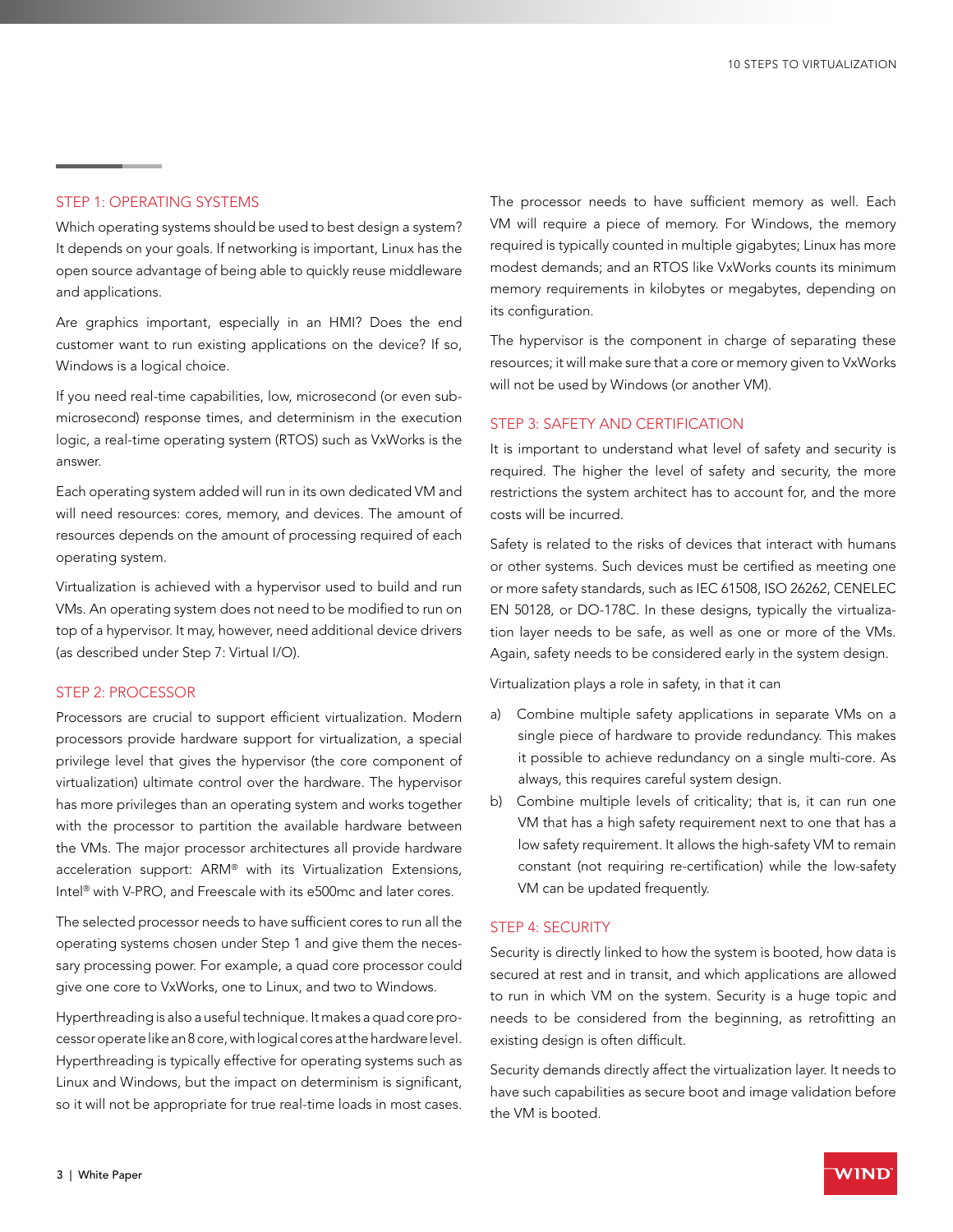The virtualization layer itself typically does not have external interfaces, and hence has a small attach surface; it relies on the projection inside the virtual machines.

## STEP 5: BOOTING

Within the constraints of safety and security requirements, the system architect needs to think about how the system will be booted. Typically there is some amount of physical storage from which the boot-loader starts the system. This may be flash storage, USB, Serial ATA (SATA), or anything else that fits within the device functionality and footprint.

Booting takes place in stages. First, the system may run a basic input/output system (BIOS) or some sort of early firmware, followed by the boot-loader, then by the embedded software, which includes the virtualization component.

VxWorks provides virtualization capabilities implemented directly in the operating system. The embedded software layer that is booted is thus a full-fledged operating system, also known as the RootOS. The RootOS is then in charge of booting the VMs as the system architect sees fit.

The kernel for the VMs may be included in the RootOS, and thereby loaded by the boot-loader directly, or it may reside in some form of local or remote storage. This is typically how RTOSes or small executives are booted.

The RootOS can also boot a VM directly from disk by loading a boot-loader in the VM and pointing the boot-loader to a partition. This is typically how larger operating systems such as Linux and Windows are booted.

Booting has a direct connection to Step 9: Upgrades. Today's embedded systems are seldom static—they need to be able to download new workloads; hence the local storage will need to be updated with that.

## STEP 6: INPUT/OUTPUT

Because the VMs in the system need to communicate with the outside world, they need I/O devices. Typical I/O devices are network cards, serial ports, graphics cards, SATA, USB, and so forth.

The easiest and most efficient path to I/O is to give each VM direct access to the devices it needs. For example, a graphics card would be passed directly through to Windows, and the standard Windows device driver can make use of it. In this case, the other VMs do not have access to this device. Only one VM can use a device under a direct access or pass-through assignment.

Pass-through device access also optimizes performance because the VM has direct access to the device. The hypervisor layer is not involved in accessing, and the device can have direct memory access to the VM.

The hypervisor is the component that enforces separation. The individual VMs only see the devices that the system architect has assigned to them. For example, if a VM would enumerate the PCI bus, it expects access to the physical bus, but the hypervisor owns the physical bus and provides an emulated PCI controller to the VM. This emulated controller only provides the devices that are assigned to the VM to show up on that PCI bus.

Direct assignment may not be appropriate for all I/O devices. For example, the system architect may not want to give Windows direct access to an external network card, but instead use Linux as a firewall and let Linux share that connection with Windows, after passing the traffic through a firewall.

Another challenge is that often there simply are not enough devices to connect to all the VMs. In that case, virtual I/O can be used, which is detailed in the next step.

## STEP 7: VIRTUAL I/O

Virtual devices help in situations where it is not possible to assign devices as pass-through to the VM. For example, the system may only have a single SATA storage controller, but multiple VMs need access to storage. Another example is that VMs need to communicate together, and it would be a waste to use physical devices for this communication.

There are many virtual devices that are of no concern to the system architect. For example, every VM gets access to a virtual PCI bus that shows the devices assigned to that VM. The hypervisor virtualizes and emulates this under the surface. Similarly, the hypervisor provides virtualized access to interrupt controllers and features at the board and processor level. The operating system in the VM does not even know it is acting on virtual devices. The hypervisor hides that fact.

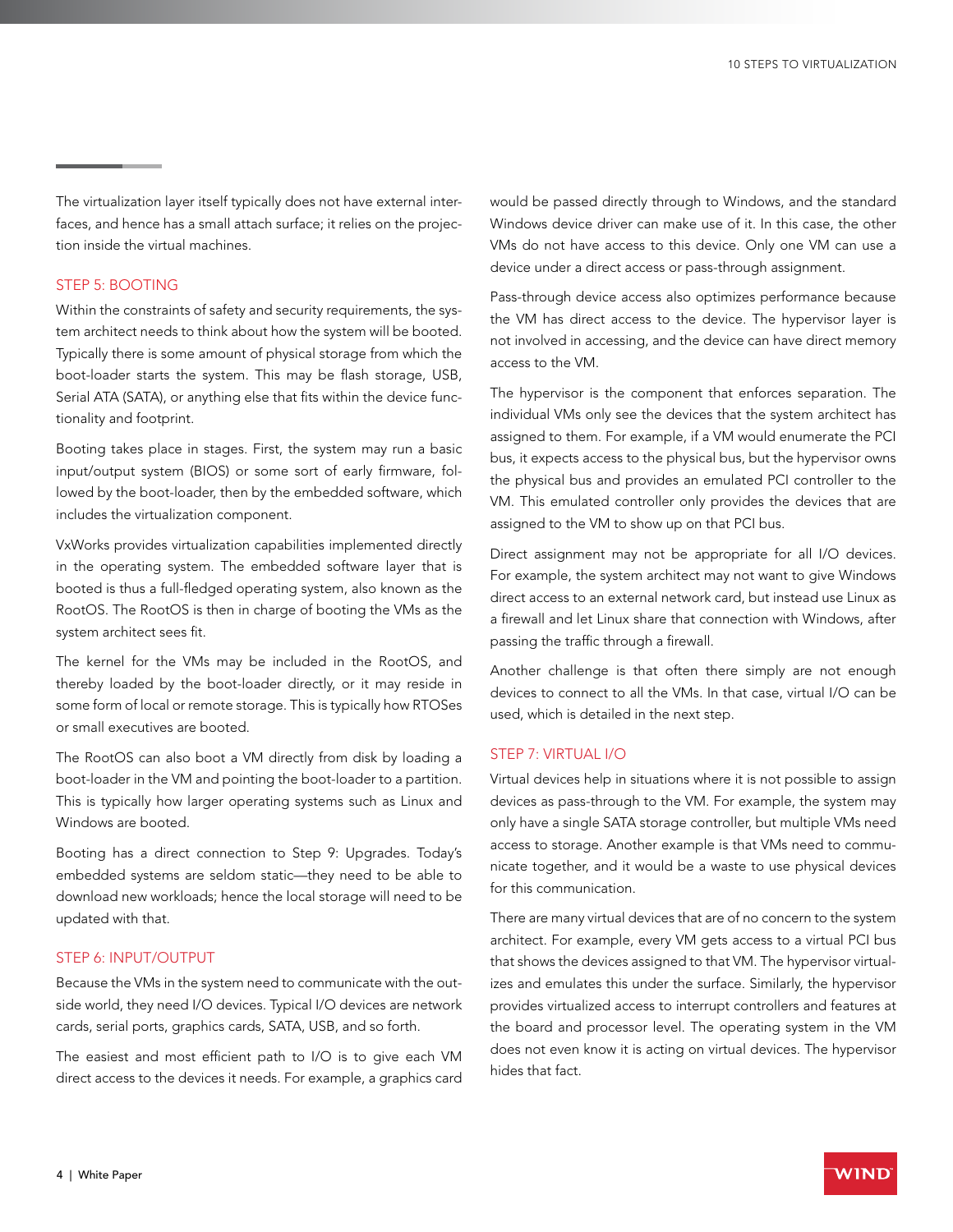A key artifact with virtual I/O is performance. With virtual I/O the system adds software into the device path, and for embedded systems the performance of accessing devices is typically very important. The hypervisor is perfectly capable of emulating a physical Ethernet card, but the overhead to do so is significant. Instead, virtual I/O systems typically make use of para-virtualization.

With para-virtualization, the hypervisor provides a software access point to the VM. The VM has a special driver, called a para-virtualized driver, that collaborates with the hypervisor and occasionally with the RootOS. These para-virtualized drivers can easily be added to existing operating systems without further need to modify the OS.

VxWorks uses the VirtIO standard to provide virtual serial and virtual storage capabilities. In VirtIO, the operating system in the VM discovers the software access point through an emulated PCI device. This emulated device is used in the configuration path only. The operating system can then load the driver and start using the virtual device. When the operating system interacts with the device, it is actually interacting with a driver in the RootOS that provides the device functionality.

VirtIO is an open source standard and most modern operating systems already provide drivers for many virtual devices. These drivers can be reused to access VirtIO virtualized devices on VxWorks.

VirtIO serial can be used to create a virtual serial connection between the RootOS and the operating system, for instance Linux. This serial can be used for data communication or for serial access to a console. The serial connection shows up in the operating system as any device, /tyCo/x under VxWorks and /dev/hvcx under Linux.

In the case of VirtIO storage, the RootOS virtualizes the block device and provides access through the VirtIO block device driver to the VMs. The RootOS can give a VM access to a partition and the operating system will use its VirtIO storage driver to access that partition.

As an example, a system can have a single SATA disk with four partitions. The first partition contains the system image of VxWorks that brings up the virtualization layer. The second partition is persistent storage for VxWorks to store configuration and data log files. The third partition is for Linux, and the fourth is for Windows.

Each VM can be configured to have access only to its own partition, but Linux can be given read-only access to the VxWorks partition so VxWorks can send log data into the cloud if needed.

The system architect will need to make sure that the RootOS has sufficient processing cycles to support the VirtIO functionality. For example, if the RootOS virtualizes a disk, then all storage actions to that disk will flow through the RootOS.

Another virtual device that is available is the virtual network. VxWorks can provide a high-speed virtual network bus between the VMs, which can be used for the VMs to communicate with each other using standard TCP/IP stacks. This virtual network uses shared memory between the VMs, and therefore can achieve higher speeds then normal physical networks.

As an example, Linux can be given a physical Ethernet device in pass-through mode while Windows and Linux are each given a virtual network device. Linux is then the firewall and can provide firewalled external access to Windows.

## STEP 8: PERFORMANCE

Performance is crucial in embedded systems. Different projects require different types of performance. Typical performance characteristics include deterministic response latencies measured in microseconds, algorithmic performance measured in operations per second, or network throughput and latency measured in Gbps and microseconds.

Performance is highly dependent on how the system is configured—the number of cores a VM has, the amount of memory, and whether it has pass-through devices or virtual devices.

It also depends on how much load the system carries. Modern CPUs have invisible shared resources such as a system bus or cache, and the load on these shared resources can impact the performance of the overall system.

The initial design for a system can be worked out in PowerPoint® or on a white board, but the final performance can only be determined by running benchmarks and fine-tuning.

Tuning can involve re-assigning memory and cores, re-prioritizing interrupts or tasks, or temporarily slowing down VMs, known as "throttling," to make sure the real-time task has the processing power it needs.